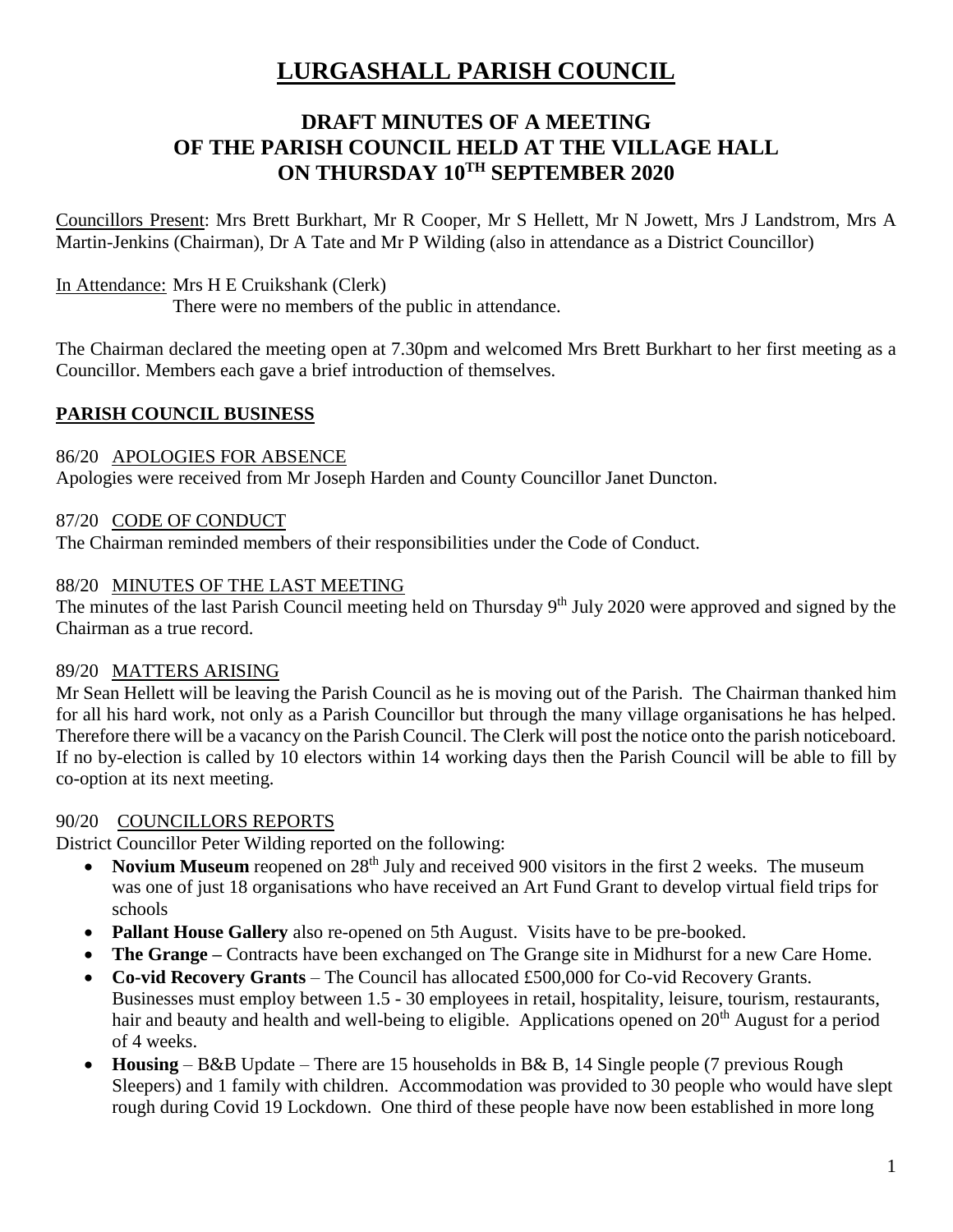term accommodation. Freeland Close – The gas main has been rerouted and the council has now been out to tender and received several bids from contractors. These are currently being evaluated.

- Leisure Facilities: The Leisure Facilities opened on July 25<sup>th</sup> after being closed for 4 months and at the beginning of August the pool at Westgate Leisure Centre re-opened for lane swimming and swimming lessons. The gyms and group exercise classes have been in high demand. The Leisure Centre teams have been working closely with clubs and organisations to make it possible for them to return to the Centres.
- **East Pallant House:** Over the summer period a great deal of work has been done so that staff can return to the office for two-three days a week from September. It will also play an important role in the recovery of our high streets. The Reception remains closed to the public but face-to-face meetings can be arranged by appointment at East Pallant House.

Any queries of a District nature, please do not hesitate to contact Peter Wilding on [pwilding@chichester.gov.uk](mailto:pwilding@chichester.gov.uk)

In County Councillor Janet Duncton's absence, she sent through a written report as follows:

- I have mentioned before that we were aiming for a Gold in the Armed Forces Covenant, well, we've done it. There were 159 applicants and we were one of the 127 that achieved Gold Standard so we are very pleased with that.
- On the 18th September we are holding an extra full Council. Since the Covid 19 lockdown we have had one County Council but it was a shortened version if you like to make all Councillors aware of what was going on. The 18th will be a full Council in the normal way starting with Motions of which I am taking 3 and another to be referred to the Cabinet member. They are 'Support for Veterans with PTS. The Planning White Paper and unaccompanied child Asylum seekers. It will be a full meeting and I hope to be able to allow 2 hours for questions.
- South Downs National Park has had its quarterly meeting with West Sussex CC today and we will be working closely together over the coming months and years to work on climate change together. One of the things the Park is keen to get, is access to the Downs from the urban areas. We will help where we can and recently we have opened a cycle route from Findon to Chanctonbury which of course enables cyclists to get onto the Downs. At the moment people are reticent to use public Transport so of course they are using their own transport.
- Co-vid 19: 139 cases have been reported in the last 14 days mostly in the Crawley and Worthing areas with mid Sussex also getting some cases. Worthing has been traced to mainly one gathering of people but in Crawley and Mid Sussex it is mainly those returning from flights and then of course if they carry it others get it as well. Testing is having a hard time. They have the testing facilities but the labs are struggling to get the results out.
- John Coughlin, CEO of Hampshire CC who is our designated Commissioner to see us improve in our Children's Services. We had a workshop day with him for an update and although there is still a long way to go he is confident that we are heading in the right direction. I will report on this monthly.
- The other item of interest for all of us is the Planning white paper that we are all discussing. It's like the Curates egg. Good in parts. Of course what concerns all us is the huge amount of extra housing they are expecting the South East to provide and on Monday night your neighbouring MP and my MP in Petworth Andrew Griffiths managed to secure an adjournment debate. It started at 9pm and finished at 10pm and it was brilliant. If you can find a link to it it's worth a look. He made a wonderful speech and was joined afterwards by other SE MP's who supported him and said how it would affect them especially next to the Coast.
- In case I didn't mention it last time our libraries are all open with the appropriate protections in place. All the Schools are back and so far all is going pretty well. I am sure there will be some hiccups but all fine at the moment.
- Today I have been on a virtual Seminar organised by the High Sherriff on the theme of loneliness to find out if our residents need help but it's very difficult. That said there were 100 on this virtual meeting and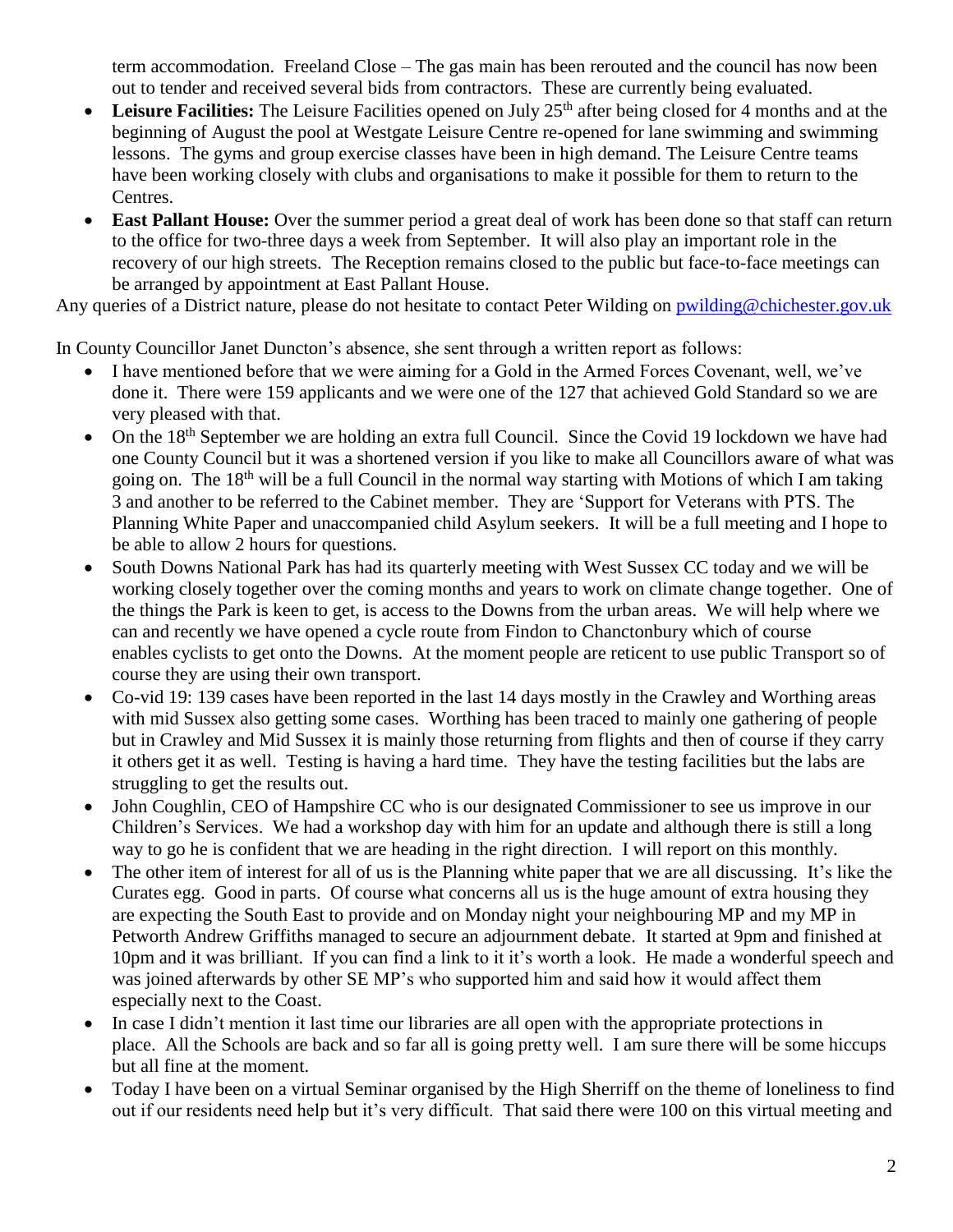many voluntary organisations there to help. If you know of anyone in your community that needs a chat or anything please let me know and I will see what can be done.

Any issues of a County nature then please do not hesitate to contact Janet Duncton on [janet.duncton@westsussex.gov.uk](mailto:janet.duncton@westsussex.gov.uk) or 01798 342528.

### 91/20 FINANCE

The Clerk had previously distributed Appendix 3a and b which included:

- a) A statement of the position of the Council's bank accounts as at  $3<sup>rd</sup>$  September 2020 incorporating details of cheques which needed to be issued, and for which approval was sought.
- b) Budget Monitoring sheet as at  $3<sup>rd</sup>$  September 2020,

The Council's current financial position at £18,211, bank account and budget monitoring sheet were noted. The members duly approved the payments for Mrs H E Cruikshank (Clerk's July & August 2020 Salary & Expenses) @ £791 and The Leconfield Estates (Allotment water) @ £160 plus budgeted annual donations as follows:.

Lurgashall PCC £500 Lurgashall Village Hall £1,000 Lurgashall Recreation Association £500 Lurgashall Cricket Club £560 Northchapel Primary School £1,000 Lurgashall Village Shop £5,000

### 92/20 PLANNING

The Clerk had previously distributed Appendix 4. Mr Wilding commented upon the following applications;

### PLANNING APPLICATIONS DISCUSSED SINCE THE LAST PC MEETING

SDNP/20/0274/HOUS Windfallwood Cottage, Jobsons Lane, Lurgashall GU27 3BX Erection of a two storey side and single storey side/rear extension

SDNP/20/02972/HOUS 1 Quell Cottage, Quell Lane, Lurgashall GU27 3BW Construction of new access with parking and turning area

SDNP/20/03130/HOUS and SDNP/20/03131/LIS Hillgrove House, Hillgrove, Lurgashall GU28 9EW Single storey rear extension and internal alterations

SDNP/20/01511/HOUS Owlswood, Tennysons Lane, Lurgashall GU27 3AF Proposed demolition of existing detached residential annexe and construction of replacement

SDNP/20/03209/TPO Boundary Cottage, High Hamstead Lane Lurgashall GU28 9ET Crown reduce by up to 3.5m to suitable growth points on 1 no Oak tree subject to TPO

#### SDNP/20/03281/HOUS

Sybs Farm Jobsons Lane Windfall Wood Common Lurgashall GU27 3BX Replacement garage with ancillary accommodation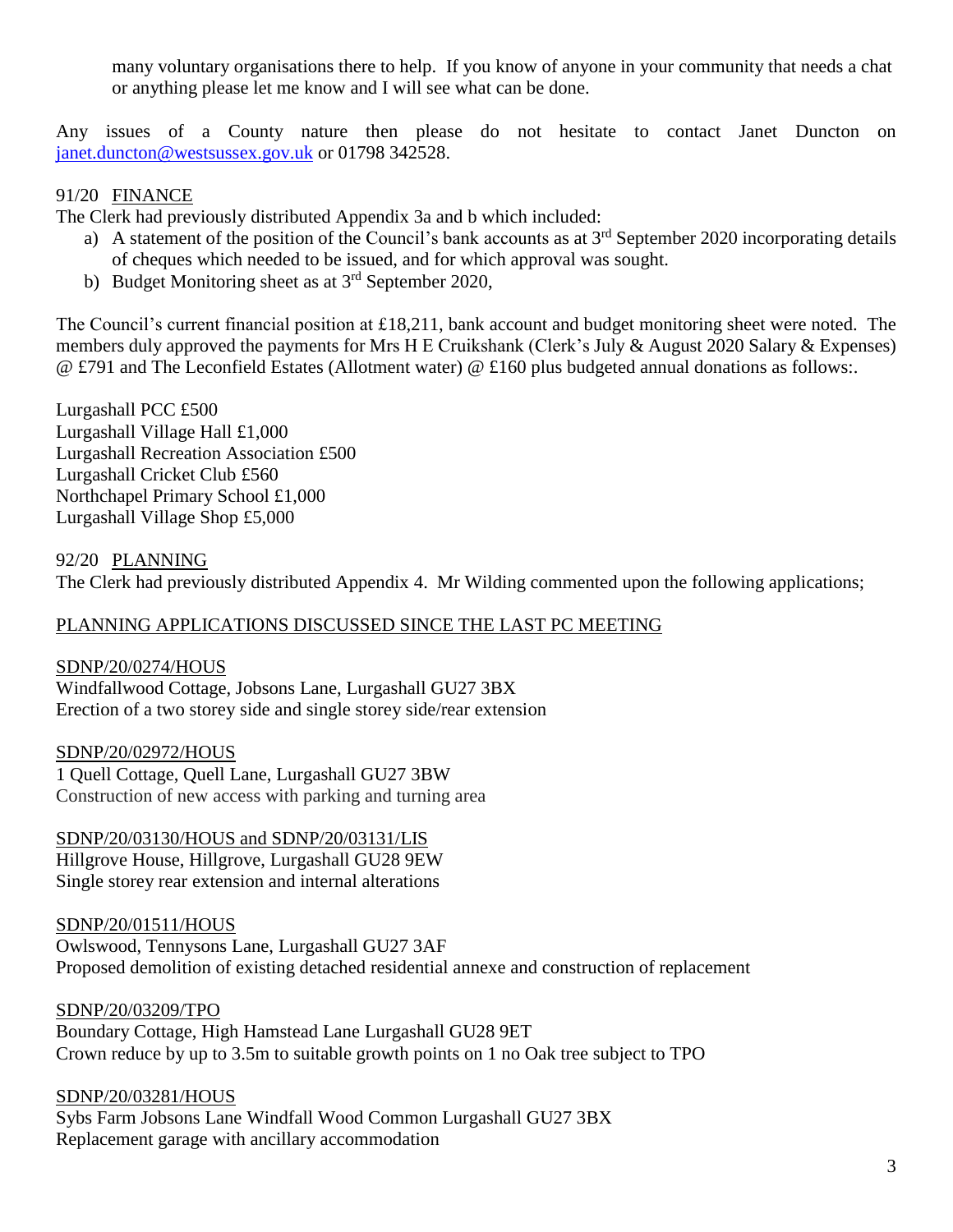#### SDNP/20/03508/FUL

Lurgashall Recreation Ground, (Jubilee Field), Blind Lane, Lurgashall GU28 9ET 2 no. storage containers

#### SDNP/20/02792/FUL

Land West of Becketts Cottage, Highstead Lane, Lurgashall Retrospective erection of storage building and new hardstanding area including field gate

#### SDNP/20/03282/HOUS

Little Brockhurst Farm, Dial Green, Lurgashall GU28 9HA To change the location of a proposed 2 bay garage to enable a reduction in driveway area

SDNP/20/01277/HOUS and SDNP/20/0278/LIS Barfold Farm, Tennysons Lane, Lurgashall GU27 3BN Replacement extension on East elevation, internal and external alterations and associated landscaping

#### DECISIONS RECEIVED FROM CDC/SDNPA SINCE THE LAST PC MEETING

#### SDNP/20/02010/HOUS

Sybs Farm Jobsons Lane Windfall Wood Common Lurgashall GU27 3BX Alterations to garden store to form summer house. Decision: Approved

#### SDNP/20/01974/HOUS

The Quell Lane Lurgashall GU27 3BW

Demolition of existing garage at The Quell and construction of a new garage building and area of hardstanding including space for internal & external parking, storage room, provision for electric charging points and photovoltaics on the new flat roof.

Decision: Approved

#### SDNP/20/01754/LIS

1 Quell Cottage, Quell Lane, Lurgashall GU27 3BW

Amendments to an existing approval under ref SDNP/17/00020/LIS to include the realignment to the wall to the first floor bathroom, realignment of the steel portal frame at first floor, insertion of york stone paving to hearth at ground floor, insertion of limecrete floor to the outshut, to include lifting, recording and reinstatement of the existing brick paviours.

Decision: Approved

#### SDNP/20/01085/DCOND and SDNP/20/01086/DCOND

Aldworth Farm Jobsons Lane Lurgashall West Sussex GU27 3BY Discharge of condition 3, 7, 8, 9, 10, 11, 12, 13, and 14 from planning permission SDNP/16/03557/LIS and SDNP/16/03556/HOUS Decision: Approved

#### SDNP/20/01658/FUL

Old Hearne Farm Jays Lane Lurgashall Haslemere West Sussex GU27 3BL Ground mounted solar array for use with adjacent dwelling. Decision: Refused

#### SDNP/20/02302/LIS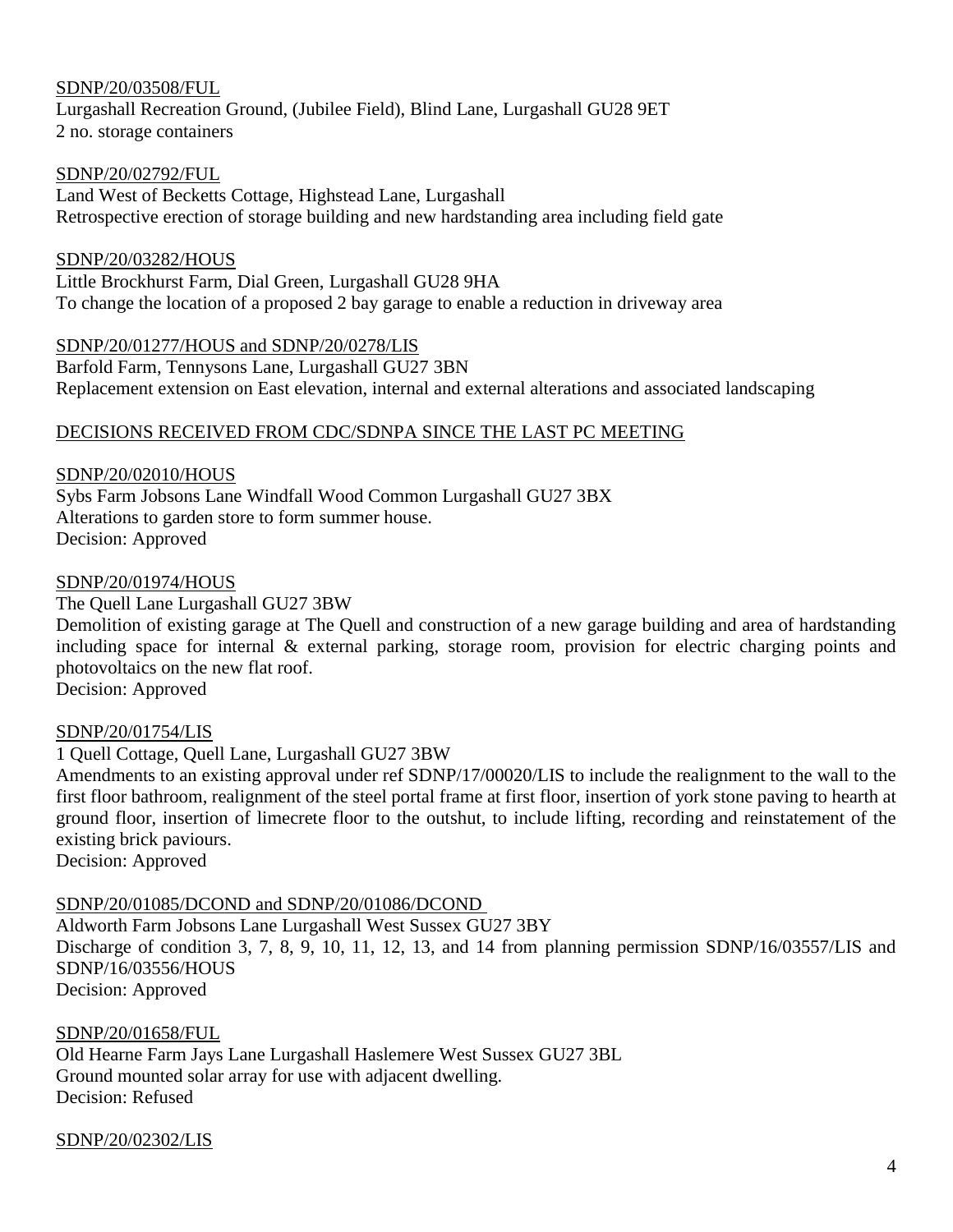### Sybs Farm Jobsons Lane Windfall Wood Common Lurgashall GU27 3BX

Remove modern internal partitions to bedroom 1, remove modern internal partitions and first floor bathroom to form bedroom 3, replace modern staircases, undertake alterations to bathroom 1 and replace the current electric under floor heating with new under floor heating system. Decision: Approved

#### 93/20 HIGHWAYS INCLUDING VILLAGE GREEN, OPERATION WATERSHED AND WINTER MANAGEMENT

Mr Cooper reported that no sooner do WSCC Highways fill up the potholes at the edge of Greengates, than the CDC road sweeper comes round and rips it all out leaving a foot of tarmac missing. Clerk to highlight this to County Councillor Duncton. He added the mower is now sorted and the Village Green is green again! It was agreed to get the hedge around the pond cut by the contractors. Mrs Martin-Jenkins to action. Clerk to chase progress on the replacement of the crushed bollards on the triangle.

#### 94/20 RURAL AFFORDABLE HOUSING/COMMUNITY LAND TRUST (CLT)

Mr Hellett said as he was leaving the parish, someone would need to take this on. Progress had been delayed due to Co-vid but other parishes seem willing to be involved. A group of individuals are required to get the project up and running.

#### 95/20 CLIMATE CHANGE

Mr Hellett said there was nothing further to report due to Co-vid.

### 96/20 VILLAGE SHOP COMMUNITY ASSET

Mr Wilding reported that the Parish Council's nomination of the Village Shop as an asset of Community Value has been successful. It will remain on Chichester District Council's register of Community Assets for 5 years. Mrs Martin Jenkins said the Village Shop did a brilliant job during lockdown. Mr Jowett stated more volunteers are required.

### 97/20 PLAYGROUND

The Parish Council agreed to re-open the playground with the Co-vid risk assessment having been carried out and appropriate signage and guidance put up on the playground gate.

### 98/20 ALLOTMENTS

Mrs Landstrom reported that the allotments were full with one person on a waiting list. All rents had been paid @ £500. Rents may increase next year. The new gate had been installed and all looks good. It was agreed to lay the hedge on the right hand side this winter and spend next year's budget early.

#### 99/20 RIGHTS OF WAYS

Clerk to enquire when the next inspection will take place in Lurgashall as it is desperately needed.

### 100/20 L.R.A

Dr Tate reported that the L.R.A's AGM is planned for  $24<sup>th</sup>$  September. The planning application for the 2 x storage containers for the Fete will be discussed at the planning meeting after this meeting.

### 101/20 NEWSLETTER

Liz Stedall had written to say that the copies of the newsletter in the shop have disappeared very quickly both this month and last month and she is considering increasing the print run for October. She is hoping to fund an increase of 25 copies and asks whether the Parish Council would consider charging for copies for non-residents @ £1 per copy. All agreed this a good idea.

### 102/20 MOBILE SKIP